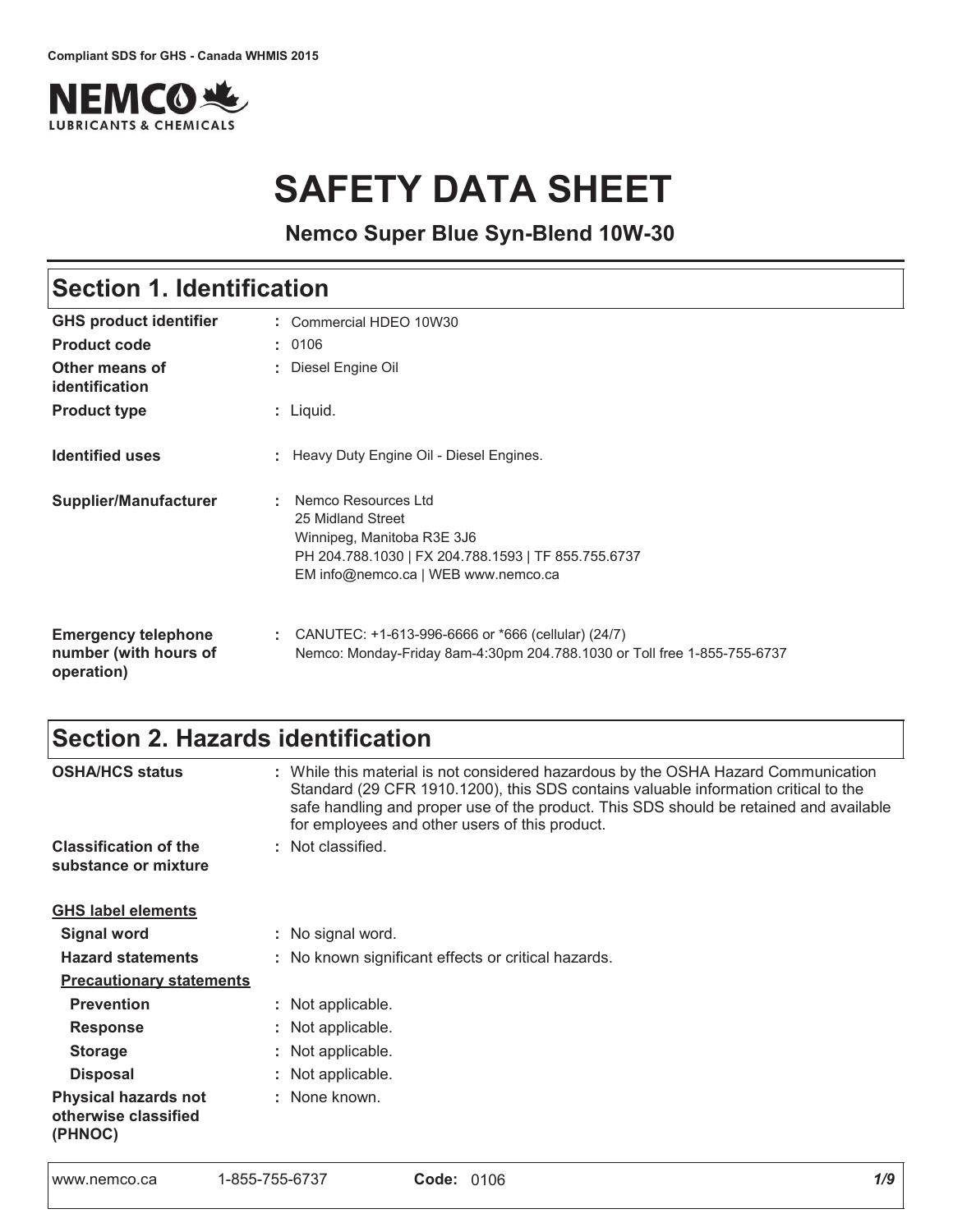

### **Section 2. Hazards identification**

| <b>Health hazards not</b> |  |
|---------------------------|--|
| otherwise classified      |  |
| (HHNOC)                   |  |

: None known.

### Section 3. Composition/information on ingredients

| Substance/mixture     | : Mixture         |
|-----------------------|-------------------|
| Other means of        | Diesel Engine Oil |
| <i>identification</i> |                   |

#### **CAS number/other identifiers**

| <b>CAS</b> number   | : Not applicable. |
|---------------------|-------------------|
| <b>Product code</b> | .0106             |

| Ingredient name                                           | $\frac{9}{6}$ | <b>CAS number</b> |
|-----------------------------------------------------------|---------------|-------------------|
| Distillates (petroleum), solvent-refined heavy paraffinic | 1≥5 - ≤10     | 64741-88-4        |

Any concentration shown as a range is to protect confidentiality or is due to batch variation.

There are no additional ingredients present which, within the current knowledge of the supplier and in the concentrations applicable, are classified as hazardous to health or the environment and hence require reporting in this section.

Occupational exposure limits, if available, are listed in Section 8.

### **Section 4. First aid measures**

#### Description of necessary first aid measures

| Eye contact         | : Immediately flush eyes with plenty of water, occasionally lifting the upper and lower<br>eyelids. Check for and remove any contact lenses. Get medical attention if irritation<br>occurs. |
|---------------------|---------------------------------------------------------------------------------------------------------------------------------------------------------------------------------------------|
| <b>Inhalation</b>   | : Remove victim to fresh air and keep at rest in a position comfortable for breathing. Get<br>medical attention if symptoms occur.                                                          |
| <b>Skin contact</b> | : Flush contaminated skin with plenty of water. Get medical attention if symptoms occur.                                                                                                    |
| Ingestion           | : If material has been swallowed, do not induce vomiting. Get medical attention<br>immediately.                                                                                             |

#### Most important symptoms/effects, acute and delayed

#### **Potential acute health effects**

| Eye contact                  | : No known significant effects or critical hazards. |
|------------------------------|-----------------------------------------------------|
| <b>Inhalation</b>            | : No known significant effects or critical hazards. |
| <b>Skin contact</b>          | : No known significant effects or critical hazards. |
| Ingestion                    | : No known significant effects or critical hazards. |
| Over-exposure signs/symptoms |                                                     |
| Eye contact                  | : No known significant effects or critical hazards. |
| <b>Inhalation</b>            | : No known significant effects or critical hazards. |
|                              |                                                     |

- **Skin contact** : No known significant effects or critical hazards.
- Ingestion : No known significant effects or critical hazards.

#### Indication of immediate medical attention and special treatment needed, if necessary

| Notes to physician         |                          | : Treat symptomatically. Contact poison treatment specialist immediately if large<br>quantities have been ingested or inhaled. |  |  |
|----------------------------|--------------------------|--------------------------------------------------------------------------------------------------------------------------------|--|--|
| <b>Specific treatments</b> | : No specific treatment. |                                                                                                                                |  |  |
| www.nemco.ca               | 1-855-755-6737           | <b>Code: 0106</b>                                                                                                              |  |  |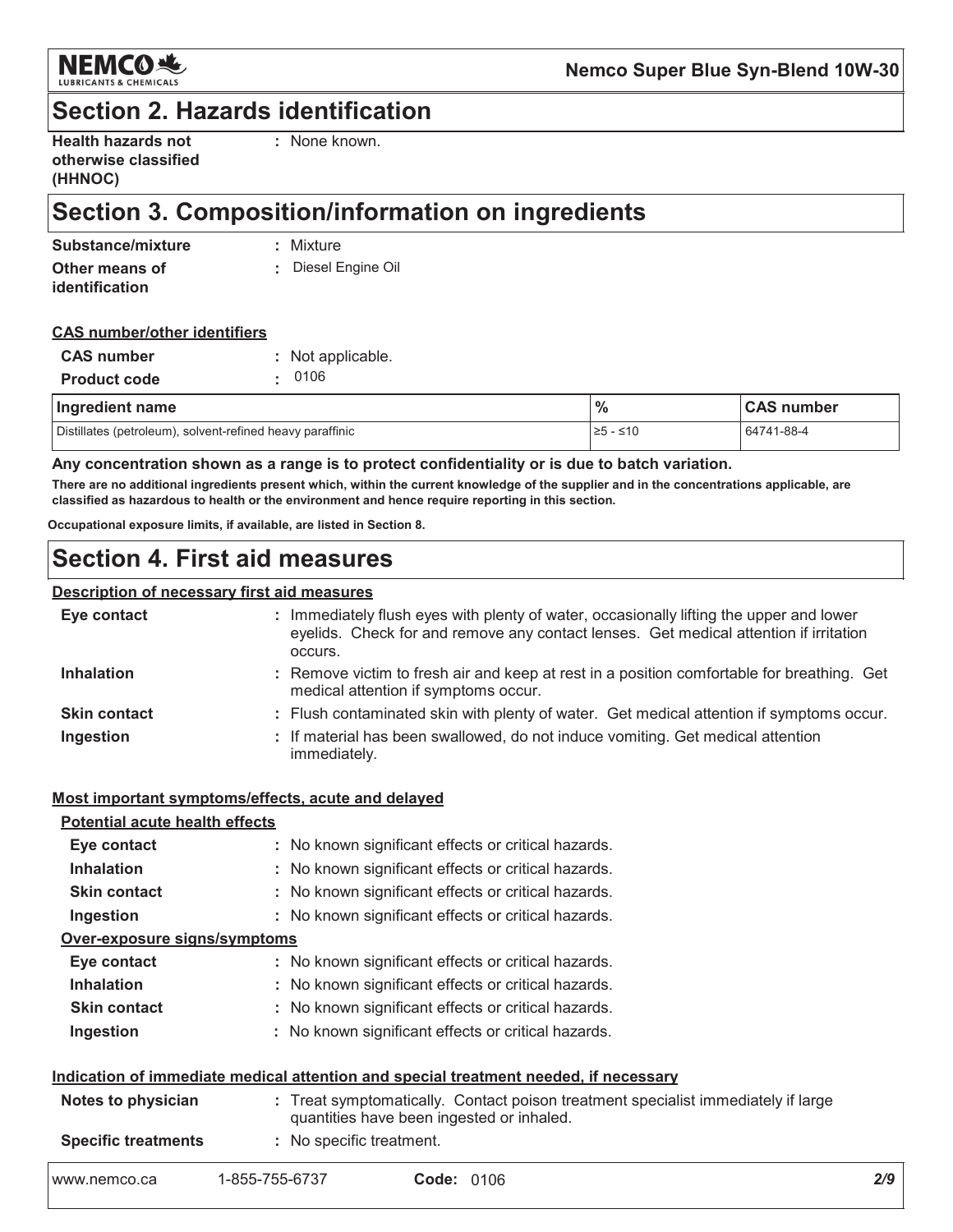

### **Section 4. First aid measures**

**Protection of first-aiders** : No special protection is required.

See toxicological information (Section 11)

### **Section 5. Fire-fighting measures**

| <b>Extinguishing media</b>                               |                                                                                                                                                                          |
|----------------------------------------------------------|--------------------------------------------------------------------------------------------------------------------------------------------------------------------------|
| Suitable extinguishing<br>media                          | : Use an extinguishing agent suitable for the surrounding fire.                                                                                                          |
| Unsuitable extinguishing<br>media                        | : None known.                                                                                                                                                            |
| Specific hazards arising<br>from the chemical            | : No specific fire or explosion hazard.                                                                                                                                  |
| <b>Hazardous thermal</b><br>decomposition products       | : No specific data.                                                                                                                                                      |
| <b>Special protective actions</b><br>for fire-fighters   | : No special measures are required.                                                                                                                                      |
| <b>Special protective</b><br>equipment for fire-fighters | : Fire-fighters should wear appropriate protective equipment and self-contained breathing<br>apparatus (SCBA) with a full face-piece operated in positive pressure mode. |

### **Section 6. Accidental release measures**

|                                                       | <b>Personal precautions, protective equipment and emergency procedures</b>                                                                                                                                                                  |
|-------------------------------------------------------|---------------------------------------------------------------------------------------------------------------------------------------------------------------------------------------------------------------------------------------------|
| For non-emergency<br>personnel                        | : Put on appropriate personal protective equipment.                                                                                                                                                                                         |
|                                                       | For emergency responders : If specialized clothing is required to deal with the spillage, take note of any information in<br>Section 8 on suitable and unsuitable materials. See also the information in "For non-<br>emergency personnel". |
| <b>Environmental precautions</b>                      | : Avoid dispersal of spilled material and runoff and contact with soil, waterways, drains<br>and sewers. Inform the relevant authorities if the product has caused environmental<br>pollution (sewers, waterways, soil or air).             |
| Methods and materials for containment and cleaning up |                                                                                                                                                                                                                                             |
| <b>Spill</b>                                          | : Contain with dikes or absorbent to prevent migration to sewers/streams. Take up small                                                                                                                                                     |

#### spill with dry chemical absorbent; large spills may require pump or vacuum prior to absorbent. May require excavation of severely contaminated soil.

### **Section 7. Handling and storage**

#### **Precautions for safe handling**

| <b>Protective measures</b>                | : Put on appropriate personal protective equipment (see Section 8). Do not get in eyes or<br>on skin or clothing. Do not breathe vapor or mist. Do not ingest. Use only with<br>adequate ventilation. Wear appropriate respirator when ventilation is inadequate. |
|-------------------------------------------|-------------------------------------------------------------------------------------------------------------------------------------------------------------------------------------------------------------------------------------------------------------------|
| Advice on general<br>occupational hygiene | : Eating, drinking and smoking should be prohibited in areas where this material is<br>handled, stored and processed. Workers should wash hands and face before eating,<br>drinking and smoking.                                                                  |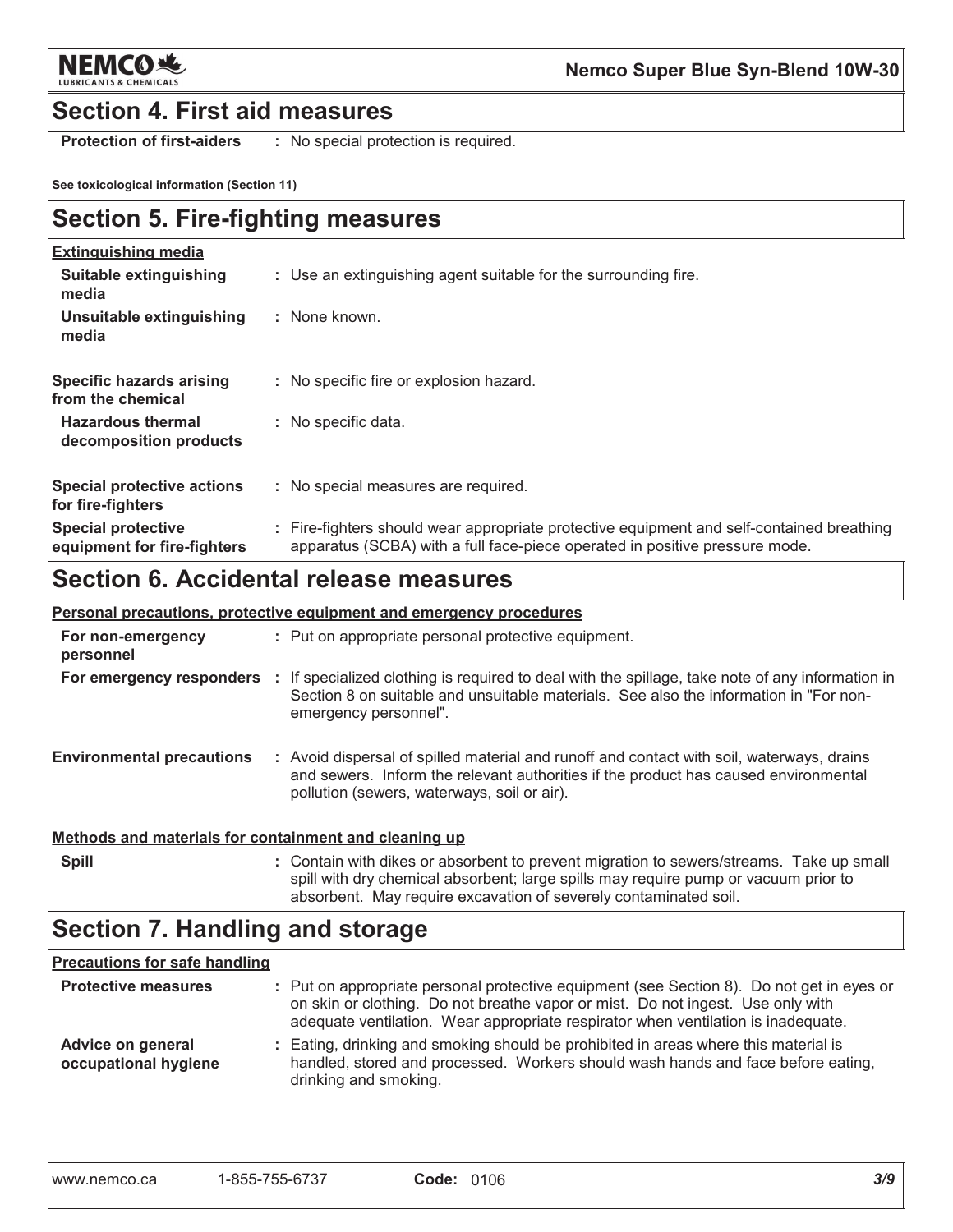

### **Section 7. Handling and storage**

Conditions for safe storage, : Store in accordance with local regulations. Store in original container protected from direct sunlight in a dry, cool and well-ventilated area, away from incompatible materials including any (see Section 10) and food and drink. Keep container tightly closed and sealed until incompatibilities ready for use. Containers that have been opened must be carefully resealed and kept upright to prevent leakage. Do not store in unlabeled containers. Use appropriate containment to avoid environmental contamination.

### Section 8. Exposure controls/personal protection

#### **Control parameters**

| <b>Occupational exposure limits</b>                           |                        |                          | TWA (8 hours)           | STEL (15 mins)           |                   | Ceiling |     |                          |       |                                                                                                                                                                                                  |
|---------------------------------------------------------------|------------------------|--------------------------|-------------------------|--------------------------|-------------------|---------|-----|--------------------------|-------|--------------------------------------------------------------------------------------------------------------------------------------------------------------------------------------------------|
| Ingredient                                                    | List name              | ppm                      | mg/m <sup>3</sup> Other | ppm                      | mg/m <sup>3</sup> | Other   | ppm | mg/m <sup>3</sup>        | Other | <b>Notations</b>                                                                                                                                                                                 |
| Distillates (petroleum), hydrotreated<br>heavy paraffinic     | <b>US ACGIH 3/2015</b> | $\overline{\phantom{a}}$ | 5                       |                          |                   |         |     |                          |       | [a]                                                                                                                                                                                              |
|                                                               | AB 4/2009              | $\overline{\phantom{0}}$ | 5                       | $\overline{\phantom{a}}$ | 10                |         |     |                          |       | [b]                                                                                                                                                                                              |
|                                                               | ON 7/2015              |                          | 5                       |                          | 10                |         |     |                          |       | [b]                                                                                                                                                                                              |
|                                                               | <b>QC 1/2014</b>       |                          | 5                       |                          | 10                |         |     |                          |       | [b]                                                                                                                                                                                              |
| Residual oils (petroleum), solvent-<br>dewaxed                | US ACGIH 3/2015        |                          | 5                       |                          |                   |         |     |                          |       | [a]                                                                                                                                                                                              |
|                                                               | AB 4/2009              |                          | 5                       |                          | 10                |         |     |                          |       | [b]                                                                                                                                                                                              |
|                                                               | ON 7/2015              |                          | 5                       | $\overline{\phantom{a}}$ | 10                |         |     |                          |       | $\bar{\begin{bmatrix} 1 \end{bmatrix}}$                                                                                                                                                          |
|                                                               | QC 1/2014              |                          | 5                       |                          | 10                |         |     |                          |       |                                                                                                                                                                                                  |
| Distillates (petroleum), solvent-<br>dewaxed heavy paraffinic | US ACGIH 3/2015        |                          | 5                       |                          |                   |         |     |                          |       | [b]<br>[a]                                                                                                                                                                                       |
|                                                               | AB 4/2009              |                          | 5                       |                          | 10                |         |     |                          |       | [b]                                                                                                                                                                                              |
|                                                               | ON 7/2015              |                          | 5                       |                          | 10                |         |     |                          |       | [b]                                                                                                                                                                                              |
|                                                               | QC 1/2014              |                          | 5                       |                          | 10                |         |     |                          |       | [b]                                                                                                                                                                                              |
| Distillates (petroleum), solvent-<br>refined heavy paraffinic | <b>US ACGIH 3/2015</b> |                          | 5                       |                          |                   |         |     |                          |       | .<br>[a]                                                                                                                                                                                         |
|                                                               | AB 4/2009              |                          | 5                       | $\overline{\phantom{a}}$ | 10                |         |     |                          |       | [b]                                                                                                                                                                                              |
|                                                               | ON 7/2015              |                          | 5                       |                          | 10                |         |     |                          |       | [b]                                                                                                                                                                                              |
|                                                               | QC 1/2014              |                          | 5                       | $\overline{\phantom{a}}$ | 10                |         |     | $\overline{\phantom{0}}$ |       | $[b] % \begin{center} % \includegraphics[width=\linewidth]{imagesSupplemental_3.png} % \end{center} % \caption { % Our method can be used for the use of the image. % } % \label{fig:example} %$ |
| Distillates (petroleum), solvent-<br>refined light paraffinic | <b>US ACGIH 3/2015</b> |                          | 5                       |                          |                   |         |     |                          |       | $\overline{[a]}$                                                                                                                                                                                 |
|                                                               | AB 4/2009              | $\overline{\phantom{0}}$ | 5                       |                          | 10                |         |     |                          |       | [b]                                                                                                                                                                                              |
|                                                               | ON 7/2015              | $\overline{\phantom{a}}$ | 5                       |                          | 10                |         |     |                          |       | $\bar{\rm [b]}$                                                                                                                                                                                  |
|                                                               | QC 1/2014              |                          | 5                       |                          | 10                |         |     |                          |       | [b]                                                                                                                                                                                              |

Form: [a]Inhalable fraction [b]Mist

| <b>Appropriate engineering</b><br>controls | : Good general ventilation should be sufficient to control worker exposure to airborne<br>contaminants.                                                                                                                                                       |
|--------------------------------------------|---------------------------------------------------------------------------------------------------------------------------------------------------------------------------------------------------------------------------------------------------------------|
| <b>Environmental exposure</b><br>controls  | : Emissions from ventilation or work process equipment should be checked to ensure<br>they comply with the requirements of environmental protection legislation.                                                                                              |
| <b>Individual protection measures</b>      |                                                                                                                                                                                                                                                               |
| <b>Hygiene measures</b>                    | : Wash hands, forearms and face thoroughly after handling chemical products, before<br>eating, smoking and using the lavatory and at the end of the working period. Ensure<br>that eyewash stations and safety showers are close to the workstation location. |
| <b>Eye/face protection</b>                 | : Safety eyewear complying with an approved standard should be used when a risk<br>assessment indicates this is necessary to avoid exposure to liquid splashes, mists,<br>gases or dusts.                                                                     |
| <b>Skin protection</b>                     |                                                                                                                                                                                                                                                               |
| <b>Hand protection</b>                     | : Chemical-resistant, impervious gloves complying with an approved standard should be<br>worn at all times when handling chemical products if a risk assessment indicates this is<br>necessary.                                                               |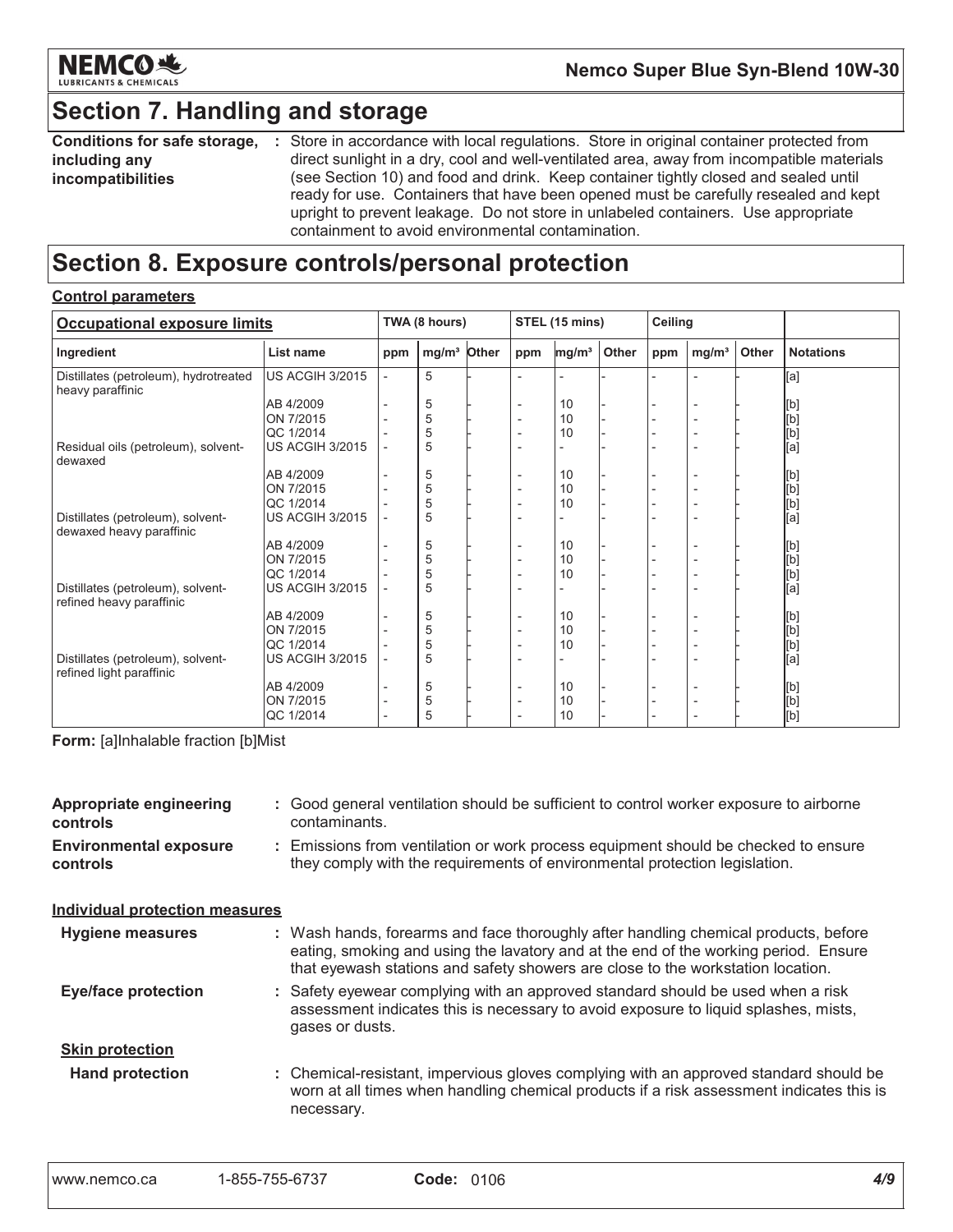

### Section 8. Exposure controls/personal protection

| <b>Body protection</b>        | : Personal protective equipment for the body should be selected based on the task being<br>performed and the risks involved and should be approved by a specialist before<br>handling this product.                       |
|-------------------------------|---------------------------------------------------------------------------------------------------------------------------------------------------------------------------------------------------------------------------|
| Other skin protection         | : Appropriate footwear and any additional skin protection measures should be selected<br>based on the task being performed and the risks involved and should be approved by a<br>specialist before handling this product. |
| <b>Respiratory protection</b> | : Not required under normal conditions of use.                                                                                                                                                                            |
|                               |                                                                                                                                                                                                                           |

## Section 9. Physical and chemical properties

| <b>Appearance</b>                                 |                                                                                     |
|---------------------------------------------------|-------------------------------------------------------------------------------------|
| <b>Physical state</b>                             | : Liquid.                                                                           |
| Color                                             | $:$ Blue.                                                                           |
| Odor                                              | $:$ Mild.                                                                           |
| <b>Odor threshold</b>                             | $\therefore$ Not available.                                                         |
| pH                                                | : Not available.                                                                    |
| <b>Freezing point</b>                             | : Not available.                                                                    |
| <b>Boiling point</b>                              | : Not available.                                                                    |
| <b>Flash point</b>                                | : Closed cup: $>205^{\circ}$ C                                                      |
| <b>Evaporation rate</b>                           | : Not available.                                                                    |
| <b>Flammability (solid, gas)</b>                  | : Not available.                                                                    |
| Lower and upper explosive<br>(flammable) limits   | : Not available.                                                                    |
| Vapor pressure                                    | : <0.13 kPa (<1 mm Hg) (68°F)                                                       |
| Vapor density                                     | : Not available.                                                                    |
| <b>Relative density</b>                           | $: 0.88$ to 0.89                                                                    |
| <b>Solubility in water</b>                        | : Insoluble in water.                                                               |
| <b>Partition coefficient: n-</b><br>octanol/water | : Not available.                                                                    |
| <b>Auto-ignition temperature</b>                  | : Not available.                                                                    |
| <b>Decomposition temperature</b>                  | : Not available.                                                                    |
| <b>Viscosity</b>                                  | : Kinematic: $11.6 \text{ cSt } (100^{\circ} \text{C})$<br>Kinematic: 76 cSt (40°C) |

### Section 10. Stability and reactivity

| <b>Reactivity</b>                            | : No specific test data related to reactivity available for this product or its ingredients. |
|----------------------------------------------|----------------------------------------------------------------------------------------------|
| <b>Chemical stability</b>                    | : The product is stable.                                                                     |
| <b>Possibility of hazardous</b><br>reactions | : Under normal conditions of storage and use, hazardous reactions will not occur.            |
| <b>Conditions to avoid</b>                   | : No specific data.                                                                          |
| Incompatible materials                       | : Reactive or incompatible with the following materials: oxidizing materials.                |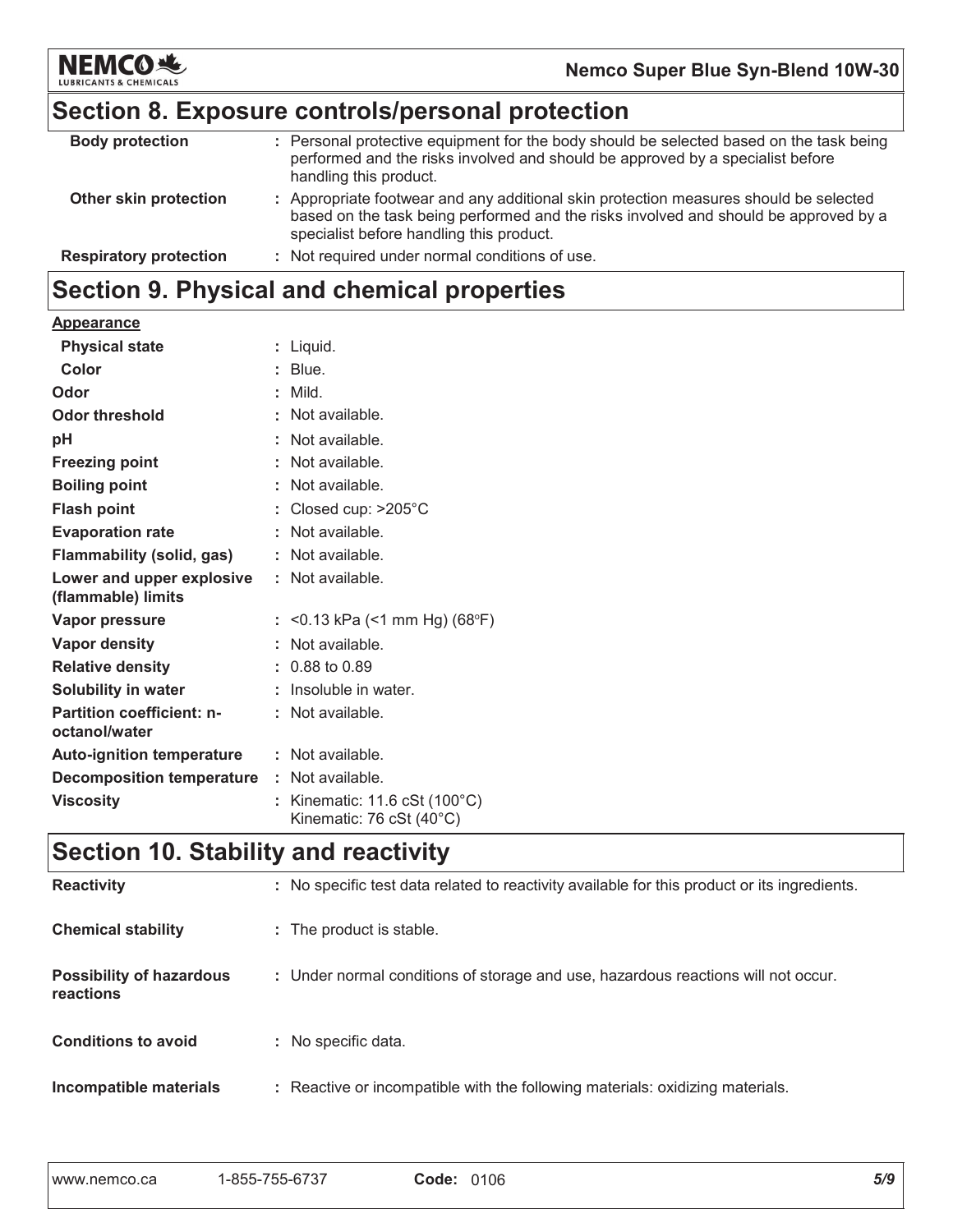

### **Section 10. Stability and reactivity**

**Hazardous decomposition** products

: Under normal conditions of storage and use, hazardous decomposition products should not be produced.

### **Section 11. Toxicological information**

#### Information on toxicological effects

#### **Acute toxicity**

There is no data available.

#### **Irritation/Corrosion**

There is no data available.

#### **Sensitization**

There is no data available.

#### **Mutagenicity**

There is no data available.

### Carcinogenicity

#### **Classification**

| <b>Product/ingredient name</b>                                | <b>OSHA IARC</b> | <b>NTP</b> | <b>ACGIH EPA</b> | <b>NIOSH</b> |
|---------------------------------------------------------------|------------------|------------|------------------|--------------|
| Distillates (petroleum), solvent-<br>refined light paraffinic |                  |            | A4               |              |

#### **Reproductive toxicity**

There is no data available.

#### Teratogenicity

There is no data available.

#### Specific target organ toxicity (single exposure)

There is no data available.

#### Specific target organ toxicity (repeated exposure)

There is no data available.

#### **Aspiration hazard**

There is no data available.

| Information on the likely             | : Dermal contact. Eye contact. Inhalation. Ingestion. |
|---------------------------------------|-------------------------------------------------------|
| routes of exposure                    |                                                       |
| <b>Potential acute health effects</b> |                                                       |
| <b>Eve contact</b>                    | . No known significant effects or critical hazards    |

| $-$ yu vullaul      | . דיס גווטיאוו טופוווווטמות טווטטנט טו טוונוטמו וומבמו מט. |
|---------------------|------------------------------------------------------------|
| <b>Inhalation</b>   | : No known significant effects or critical hazards.        |
| <b>Skin contact</b> | : No known significant effects or critical hazards.        |
| Ingestion           | : No known significant effects or critical hazards.        |

#### Symptoms related to the physical, chemical and toxicological characteristics

| Eye contact         | : No known significant effects or critical hazards. |
|---------------------|-----------------------------------------------------|
| <b>Inhalation</b>   | : No known significant effects or critical hazards. |
| <b>Skin contact</b> | : No known significant effects or critical hazards. |
| Ingestion           | : No known significant effects or critical hazards. |

#### Delayed and immediate effects and also chronic effects from short and long term exposure **Short term exposure**

| 1-855-755-6737<br>www.nemco.ca | <b>Code: 0106</b> |  |
|--------------------------------|-------------------|--|
|--------------------------------|-------------------|--|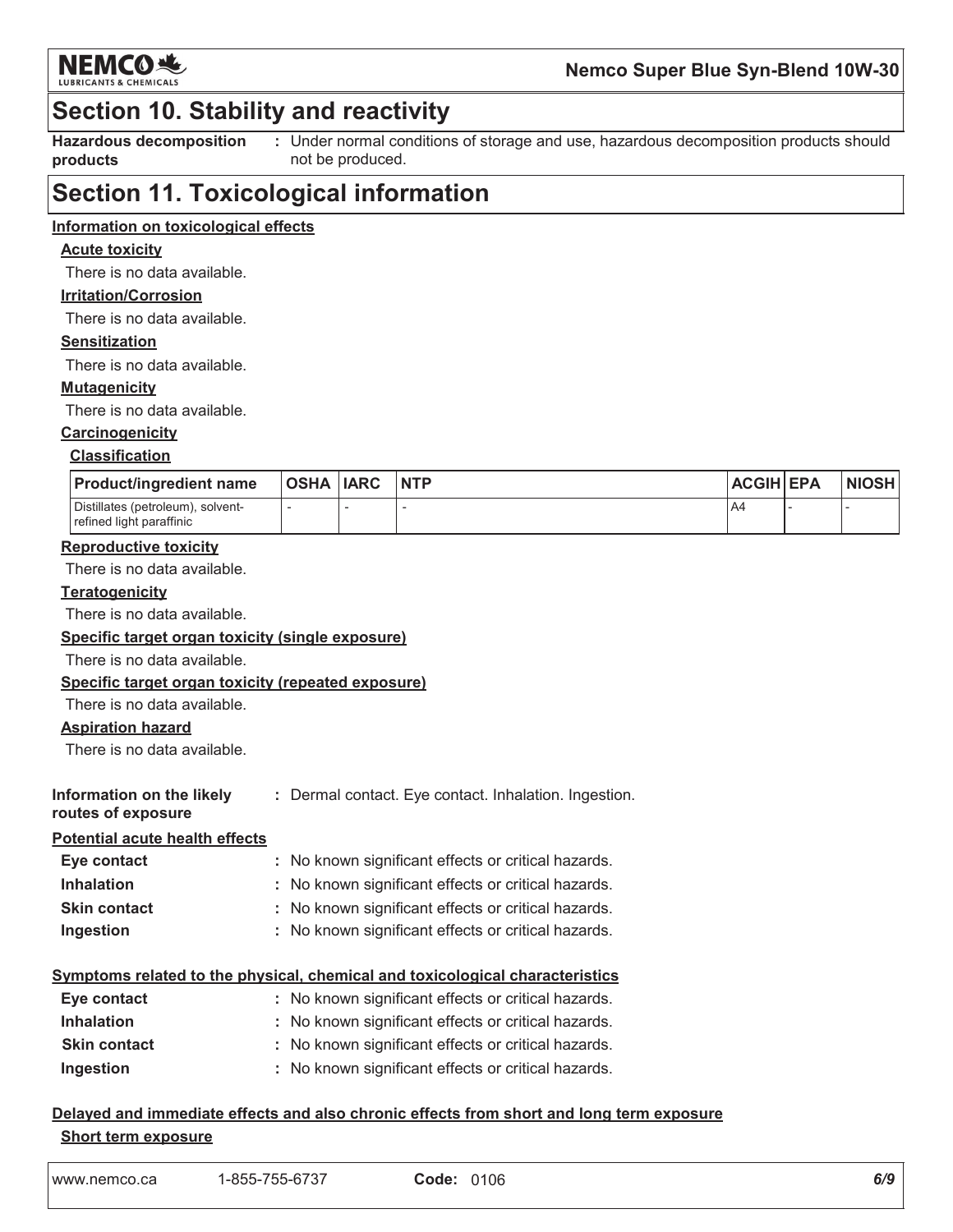

### **Section 11. Toxicological information**

| <b>Potential immediate</b><br>effects   | : No known significant effects or critical hazards. |
|-----------------------------------------|-----------------------------------------------------|
| <b>Potential delayed effects</b>        | : No known significant effects or critical hazards. |
| Long term exposure                      |                                                     |
| <b>Potential immediate</b><br>effects   | : No known significant effects or critical hazards. |
| <b>Potential delayed effects</b>        | : No known significant effects or critical hazards. |
| <b>Potential chronic health effects</b> |                                                     |
| General                                 | : No known significant effects or critical hazards. |
| Carcinogenicity                         | No known significant effects or critical hazards.   |
| <b>Mutagenicity</b>                     | : No known significant effects or critical hazards. |
| <b>Teratogenicity</b>                   | No known significant effects or critical hazards.   |
| <b>Developmental effects</b>            | : No known significant effects or critical hazards. |
| <b>Fertility effects</b>                | No known significant effects or critical hazards.   |

#### **Numerical measures of toxicity**

**Acute toxicity estimates** 

There is no data available.

### **Section 12. Ecological information**

#### **Toxicity**

There is no data available.

#### **Persistence and degradability**

There is no data available.

#### **Bioaccumulative potential**

| <b>Product/ingredient name</b>                                | $LogP_{ow}$ | <b>BCF</b> | <b>Potential</b> |
|---------------------------------------------------------------|-------------|------------|------------------|
| Distillates (petroleum), solvent-<br>refined heavy paraffinic | 3.9 to 6    |            | high             |

#### **Mobility in soil**

Other adverse effects : No known significant effects or critical hazards.

### **Section 13. Disposal considerations**

**Disposal methods** : The generation of waste should be avoided or minimized wherever possible. Disposal of this product, solutions and any by-products should comply with the requirements of environmental protection and waste disposal legislation and any regional local authority requirements. Dispose of surplus and non-recyclable products via a licensed waste disposal contractor. Waste should not be disposed of untreated to the sewer unless fully compliant with the requirements of all authorities with jurisdiction. Waste packaging should be recycled. Incineration or landfill should only be considered when recycling is not feasible. This material and its container must be disposed of in a safe way. Empty containers or liners may retain some product residues. Avoid dispersal of

| 1-855-755-6737<br><b>Code: 0106</b><br>www.nemco.ca |  |
|-----------------------------------------------------|--|
|-----------------------------------------------------|--|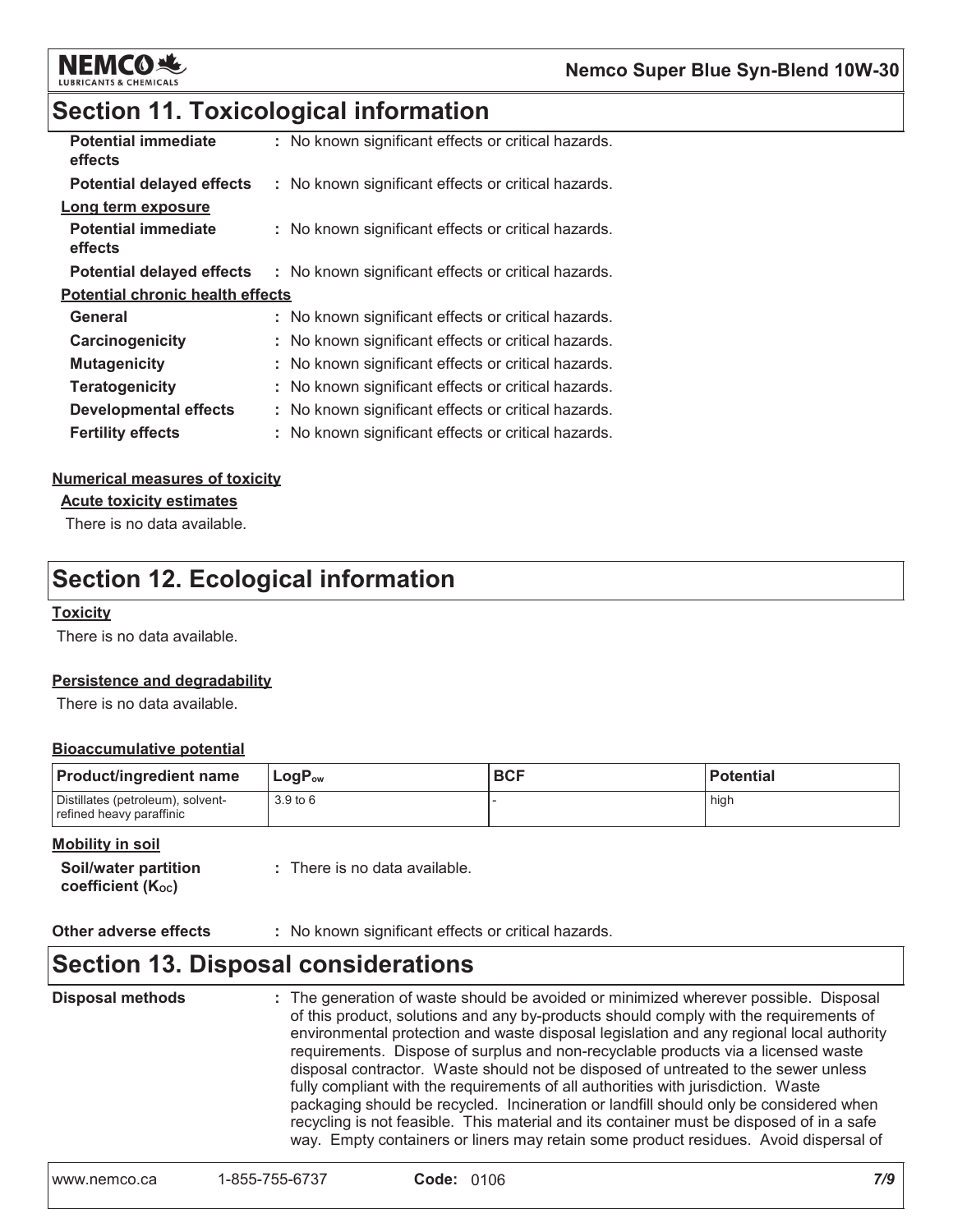

### **Section 13. Disposal considerations**

spilled material and runoff and contact with soil, waterways, drains and sewers.

### **Section 14. Transport information**

|                                      | <b>TDG</b>               | <b>IMDG</b>     | <b>IATA</b>              |
|--------------------------------------|--------------------------|-----------------|--------------------------|
| <b>UN number</b>                     | Not regulated.           | Not regulated.  | Not regulated.           |
| <b>UN proper</b><br>shipping name    | $\overline{\phantom{a}}$ |                 |                          |
| <b>Transport</b><br>hazard class(es) | ۰                        |                 | $\overline{\phantom{0}}$ |
| <b>Packing group</b>                 | $\overline{\phantom{a}}$ | $\qquad \qquad$ | $\overline{a}$           |
| <b>Environmental</b><br>hazards      | No.                      | No.             | No.                      |
| <b>Additional</b><br>information     |                          |                 |                          |

**AERG** : Not applicable

Special precautions for user : Transport within user's premises: always transport in closed containers that are upright and secure. Ensure that persons transporting the product know what to do in the event of an accident or spillage.

### **Section 15. Regulatory information**

| <u>Canadian lists</u>        |                                                                                      |
|------------------------------|--------------------------------------------------------------------------------------|
| <b>Canadian NPRI</b>         | : None of the components are listed.                                                 |
| <b>CEPA Toxic substances</b> | : None of the components are listed.                                                 |
| <b>Canada inventory</b>      | : Not determined.                                                                    |
| <b>International lists</b>   |                                                                                      |
| <b>National inventory</b>    |                                                                                      |
| <b>Australia</b>             | : All components are listed or exempted.                                             |
| China                        | : Not determined.                                                                    |
| <b>Europe</b>                | : Not determined.                                                                    |
| Japan                        | : Japan inventory (ENCS): Not determined.<br>Japan inventory (ISHL): Not determined. |
| Malaysia                     | : Not determined.                                                                    |
| New Zealand                  | : All components are listed or exempted.                                             |
| <b>Philippines</b>           | : Not determined.                                                                    |
| <b>Republic of Korea</b>     | : Not determined.                                                                    |
| Taiwan                       | All components are listed or exempted.                                               |
|                              |                                                                                      |